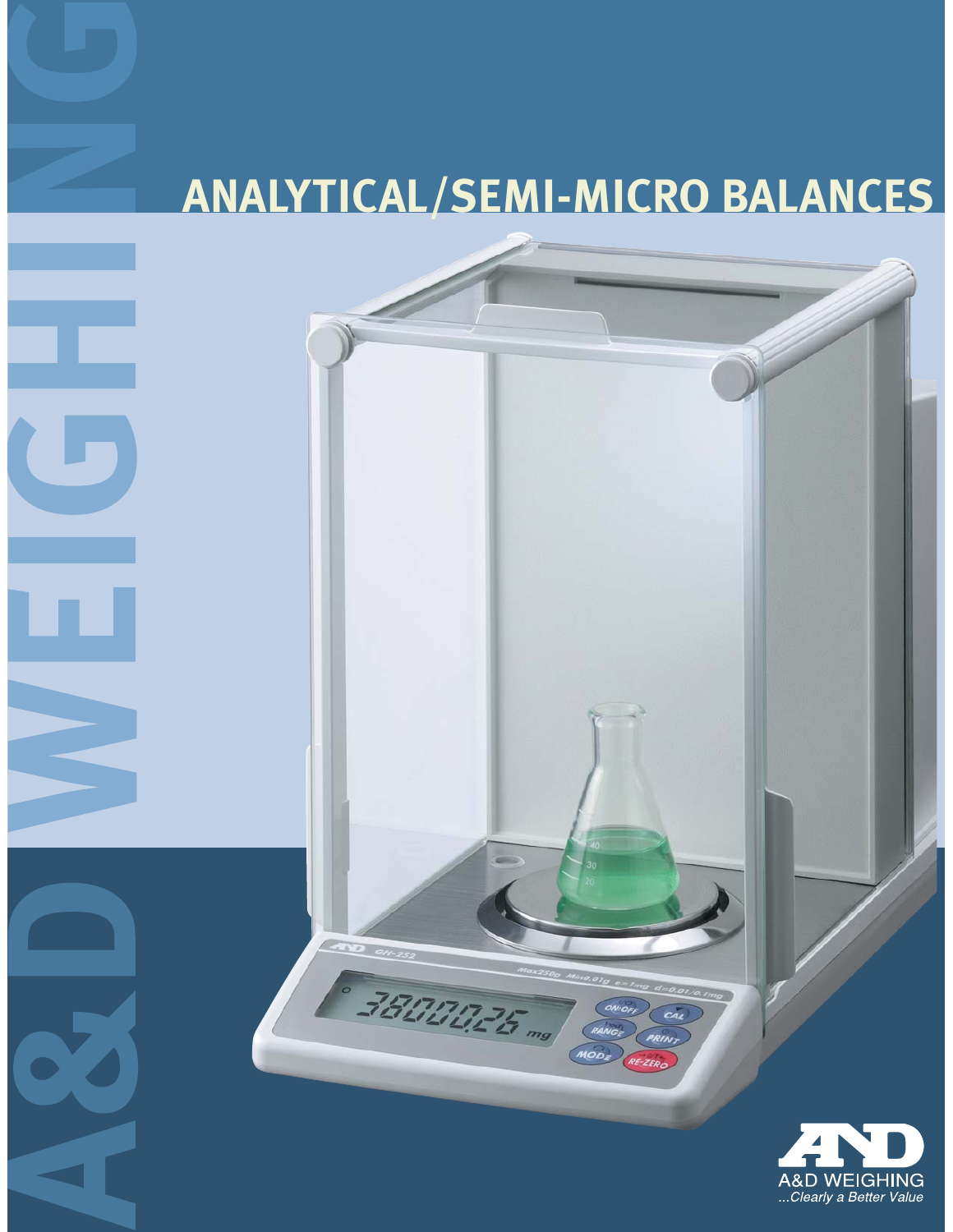

# **Internal Calibration Mass with Rear-Mount Motor Drive Assembly and Anti-Static Glass**

PHOENIX" seales







### Phoenix Series Specifications

| <b>Capacity / Resolution</b>           |                            | <b>GH-120</b>                | <b>GH-200</b>                                                 | GH-300                | <b>GH-202</b>                | GH-252                        |                               |  |  |
|----------------------------------------|----------------------------|------------------------------|---------------------------------------------------------------|-----------------------|------------------------------|-------------------------------|-------------------------------|--|--|
| Gram                                   | (g)                        |                              | 120x0.0001                                                    | 220x0.0001            | 320x0.0001                   | 220x0.0001 / 51x0.00001       | 250x0.0001 / 101x0.00001      |  |  |
|                                        | (mg)                       |                              | 120,000x0.1                                                   | 220,000x0.1           | 320,000x0.1                  | 220.000x0.1 / 51.000x0.01     | 250,000x0.1 / 101,000x0.01    |  |  |
| (oz)<br>Decimal Ounce                  |                            | 4.23x0.00001                 | 7.76x0.00001                                                  | 11.29x0.00001         | 7.76x0.00001 / 1.80x0.000001 | 8.82x0.00001 / 3.56x0.000001  |                               |  |  |
| Troy Ounce                             | (ozt)                      |                              | 3.86x0.00001                                                  | 7.07x0.00001          | 10.29x0.00001                | 7.07x0.00001 / 1.64x0.000001  | 8.04x0.00001 / 3.25x0.000001  |  |  |
| Pennyweight                            | (dwt)                      |                              | 77.2x0.0001                                                   | 141.5x0.0001          | 205.8x0.0001                 | 141.5x0.0001 / 32.8x0.00001   | 160.8x0.0001 / 64.9x0.00001   |  |  |
| Carat                                  | (ct)                       |                              | 600x0.001                                                     | 1100x0.001            | 1600x0.001                   | 1100x0.001 / 255x0.0001       | 1250x0.001 / 505x0.0001       |  |  |
| Momme                                  | (mom)                      |                              | 32.0x0.0001                                                   | 58.7x0.0001           | 85.3x0.0001                  | 58.7x0.0001 / 13.6x0.00001    | 66.7x0.0001 / 26.9x0.00001    |  |  |
| <b>Grain Unit</b>                      | (GN)                       |                              | 1852x0.002                                                    | 3395x0.002            | 4938x0.002                   | 3395x0.002 / 787x0.0002       | 3858x0.002 / 1559x0.0002      |  |  |
| (t)<br>Tola                            |                            |                              | 10.29x0.00001                                                 | 18.86x0.00001         | 27.44x0.00001                | 18.86x0.00001 / 4.37x0.000001 | 21.43x0.00001 / 8.66x0.000001 |  |  |
| Tael                                   | (TL)                       |                              | 3.20x0.00001                                                  | 5.87x0.00001          | 8.53x0.00001                 | 5.87x0.00001 / 1.36x0.000001  | 6.67x0.00001 / 2.69x0.000001  |  |  |
| Percentage Min Div                     |                            |                              | 0.01%, 0.1% or 1% (auto prompt)                               |                       |                              |                               |                               |  |  |
| <b>Counting Min Weight</b>             |                            |                              | 0.1 <sub>mg</sub>                                             |                       |                              |                               |                               |  |  |
| Linearity                              |                            |                              | $±0.2$ mg                                                     | $±0.2$ mg             | $±0.3$ mg                    | $±0.2$ mg / $±0.03$ mg        | $±0.2$ mg $/±0.1$ mg          |  |  |
| Repeatability / Std Dev                |                            |                              | 0.1 <sub>mg</sub>                                             | 0.1 <sub>mg</sub>     | 0.2 <sub>mg</sub>            | $0.1$ mg $/ 0.02$ mg          | $0.1$ mg $/ 0.03$ mg          |  |  |
| <b>Stabilization Time</b>              |                            |                              | Approx. 3.5 sec (0.1 mg) / 8 sec (0.01 mg)                    |                       |                              |                               |                               |  |  |
| Sensitivity Drift (10°C - 30°C)        |                            |                              | ±2ppm / °C (when automatic self calibration is not used)      |                       |                              |                               |                               |  |  |
| Display Refresh                        |                            |                              | 5 times per second / 10 times per second                      |                       |                              |                               |                               |  |  |
| Pan Size                               |                            |                              | Ø 90 mm / 3.6 inches                                          |                       |                              |                               |                               |  |  |
|                                        | <b>Physical Dimensions</b> | (mm)                         | 217(W) x 442(D) x 316(H)                                      |                       |                              |                               |                               |  |  |
| (in)                                   |                            |                              | 8.54(W) x 17.4(D) x 12.24(H)                                  |                       |                              |                               |                               |  |  |
| <b>Breeze Break Dimensions</b><br>(mm) |                            |                              | 183(W) x 148.5(D) x 251(H)                                    |                       |                              |                               |                               |  |  |
| (in)                                   |                            | $7.2(W)$ x 5.84(D) x 9.88(H) |                                                               |                       |                              |                               |                               |  |  |
| <b>Operating Temperature</b>           |                            |                              | 5°C to 40°C (41°F to 104°F), 85% RH or less (no condensation) |                       |                              |                               |                               |  |  |
| Weight                                 |                            |                              | Approx. 8.2 kg / 18 lb                                        |                       |                              |                               |                               |  |  |
| Power                                  |                            |                              | 100, 120, 220, 240 VAC (AC Adapter) 50 Hz / 60 Hz, 11 VA      |                       |                              |                               |                               |  |  |
| <b>Standard Accessories</b>            |                            |                              | WinCT in CD-ROM, Manual, AC Adapter                           |                       |                              |                               |                               |  |  |
| Ext. Cal. Mass (optional)              |                            | 50 g / 100 g                 | 100 g / 200 g                                                 | 100 g / 200 g / 300 g |                              | 20 g / 50 g / 100 g / 200 g   |                               |  |  |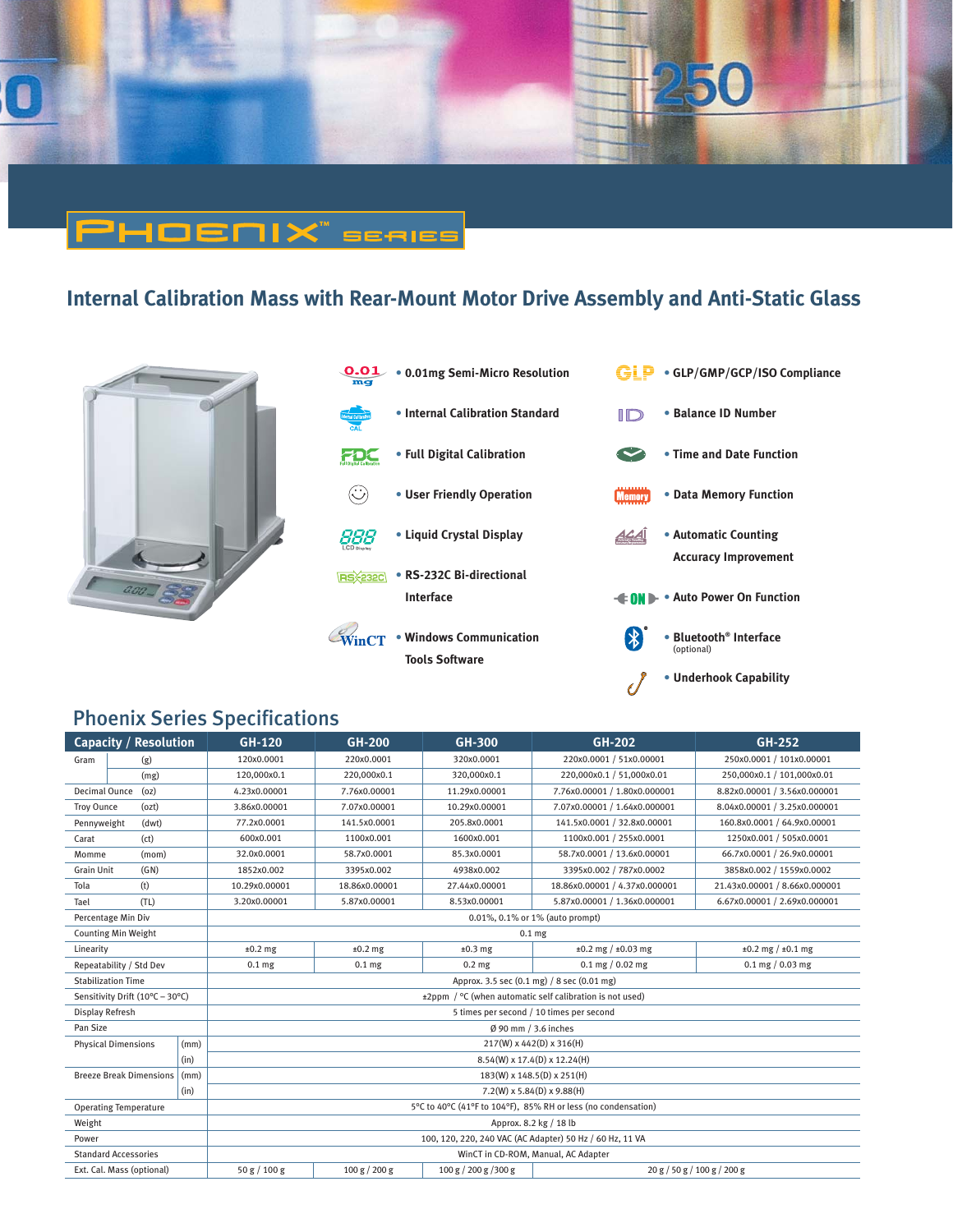

## <u>GEMINI" seales</u>

### **Internal Calibration Mass with Large Breeze Break and Compact Footprint**







### Gemini Series Specifications

| Capacity / Resolution          |      | <b>GR-120</b>                                           | $GR-200$                 |               | $GR-202$                     |  |  |  |
|--------------------------------|------|---------------------------------------------------------|--------------------------|---------------|------------------------------|--|--|--|
| (g)<br>Gram                    |      | 120x0.0001                                              | 210x0.0001               | 310x0.0001    | 210x0.0001 / 42x0.00001      |  |  |  |
| (mg)                           |      | 120,000x0.1                                             | 210,000x0.1              | 310,000x0.1   | 210,000x0.1 / 42,000x0.01    |  |  |  |
| Decimal Ounce<br>(oz)          |      | 4.2x0.00001                                             | 7.4x0.00001              | 10x0.00001    | 7.4x0.00001 / 1.4x0.000001   |  |  |  |
| Troy Ounce<br>(ozt)            |      | 3.8x0.00001                                             | 6.7x0.00001              | 9.9x0.00001   | 6.7x0.00001 / 1.3x0.000001   |  |  |  |
| Pennyweight<br>(dwt)           |      | 77x0.0001                                               | 135x0.0001               | 199x0.0001    | 135x0.0001 / 27x0.00001      |  |  |  |
| (ct)<br>Carat                  |      | 600x0.001                                               | 1050x0.001<br>1550x0.001 |               | 1050x0.001 / 210x0.0001      |  |  |  |
| Momme<br>(mom)                 |      | 32x0.0001                                               | 56x0.0001                | 82x0.0001     | 56x0.0001 / 11x0.00001       |  |  |  |
| <b>Grain Unit</b><br>(GN)      |      | 1851x0.002                                              | 3240x0.002               | 4784x0.002    | 3240x0.002 / 648x0.0002      |  |  |  |
| (t)<br>Tola                    |      | 10x0.00001                                              | 18x0.00001               | 26x0.00001    | 18x0.00001 / 3.6x0.000001    |  |  |  |
| (TL)<br>Tael                   |      | 3.1x0.00001                                             | 5.5x0.00001              | 8.2x0.00001   | 5.5x0.00001 / 1.1x0.000001   |  |  |  |
| Percentage Min Div             |      | 0.01%                                                   |                          |               |                              |  |  |  |
| <b>Counting Min Weight</b>     |      | 0.1 <sub>mg</sub>                                       |                          |               |                              |  |  |  |
| Linearity                      |      | $±0.0002$ g                                             | $±0.0002$ g              | $±0.0002$ g   | $\pm 0.0002 / \pm 0.00003$ g |  |  |  |
| Repeatability / Std Dev        |      | $0.0001$ g                                              | $0.0001$ g               | $0.0001$ g    | $0.0001 / 0.00002$ g         |  |  |  |
| <b>Stabilization Time</b>      |      | 3.5 seconds                                             | 3.5 seconds              | 3.5 seconds   | $3.5/8$ seconds              |  |  |  |
| Sensitivity Drift              |      | $\pm 2$ ppm / °C (10°C ~ 30°C / 50°F ~ 86°F)            |                          |               |                              |  |  |  |
| Display Refresh                |      | 5 times per second / 10 times per second                |                          |               |                              |  |  |  |
| Pan Size                       |      | $Ø$ 85 mm $/$ 3.3 inches                                |                          |               |                              |  |  |  |
| <b>Physical Dimensions</b>     | (mm) | 249(W) x 330(D) x 327(H)                                |                          |               |                              |  |  |  |
|                                | (in) | 9.8(W) x 12.99(D) x 12.87(H)                            |                          |               |                              |  |  |  |
| <b>Breeze Break Dimensions</b> | (mm) | 178(W) x 160(D) x 233(H)                                |                          |               |                              |  |  |  |
| (in)                           |      | $7.01(W)$ x 6.5(D) x 9.17(H)                            |                          |               |                              |  |  |  |
| <b>Operating Temperature</b>   |      | 5°C ~ 40°C / 41°F ~ 104°F RH less than 85%              |                          |               |                              |  |  |  |
| Weight                         |      | Approximately 6.0 kg / 13.2 lb                          |                          |               |                              |  |  |  |
| Power                          |      | 100, 120, 220, 240 VAC (AC Adapter) 50 Hz / 60 Hz, 11VA |                          |               |                              |  |  |  |
| <b>Standard Accessories</b>    |      | Manual, AC Adapter, Reference Card                      |                          |               |                              |  |  |  |
| Ext. Cal. Mass (optional)      |      | 50 g / 100 g                                            | 100 g / 200 g            | 200 g / 300 g | 100 g / 200 g                |  |  |  |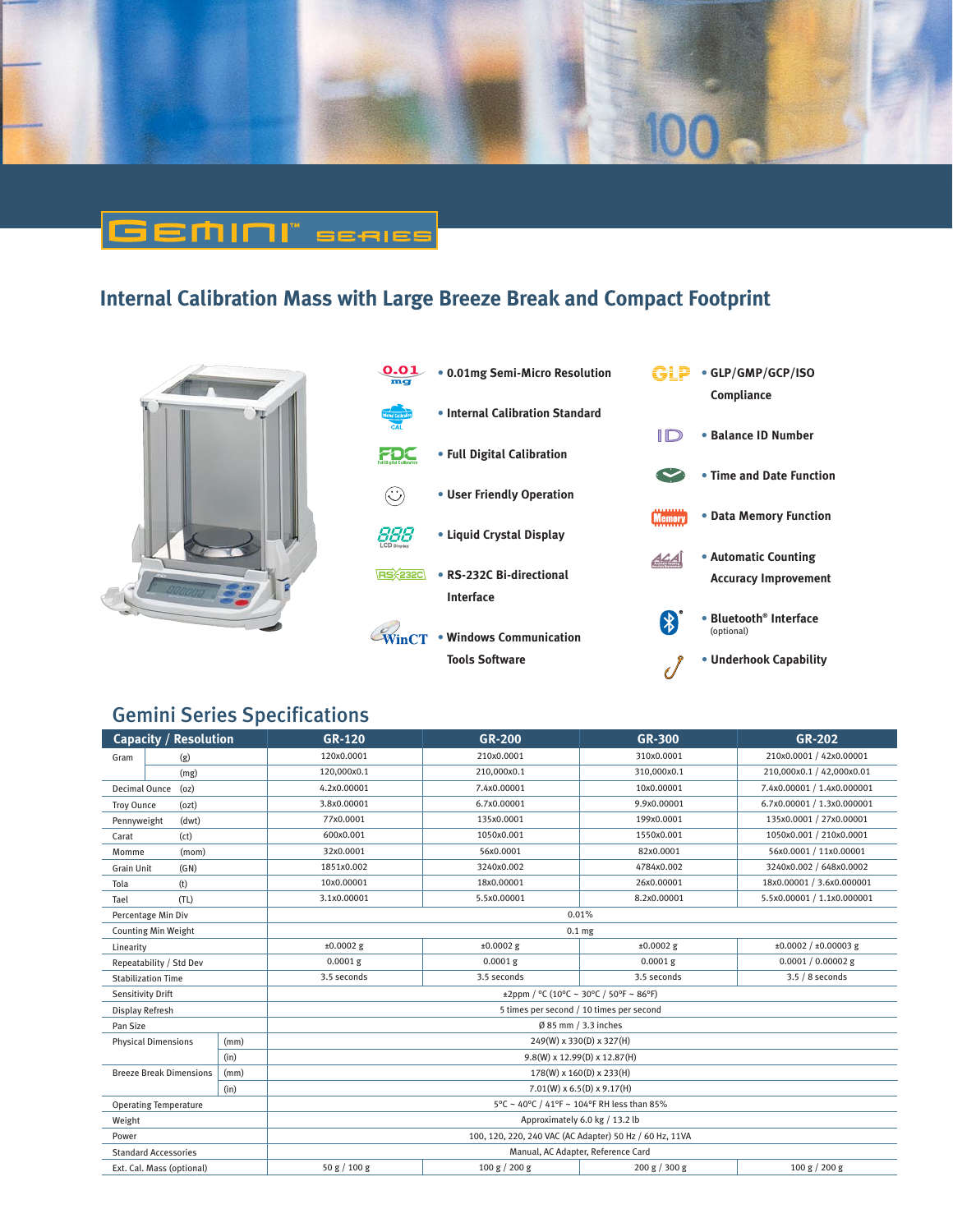

## O-RION" seales

### **An Exceptional Combination of Remarkable Features at Affordable Prices**







### Orion Series Specifications

| <b>Capacity / Resolution</b>                  |  | <b>HR-60</b>                                                                                                      | <b>HR-120</b>                                                               | <b>HR-200</b>    | <b>HR-300i</b>                                              | <b>HR-202i</b>               |  |  |
|-----------------------------------------------|--|-------------------------------------------------------------------------------------------------------------------|-----------------------------------------------------------------------------|------------------|-------------------------------------------------------------|------------------------------|--|--|
| Gram<br>(g)                                   |  | 60x0.0001                                                                                                         | 120x0.0001                                                                  | 210x0.0001       | 320x0.0001                                                  | 220x0.0001 / 51x0.00001      |  |  |
| (mg)                                          |  | 60,000x0.1                                                                                                        | 120,000x0.1                                                                 | 210,000x0.1      | 320,000x0.1                                                 | 220,000x0.1 / 51,000x0.01    |  |  |
| Decimal Ounce<br>(oz)                         |  | 2.1x0.000005                                                                                                      | 4.2x0.000005                                                                | 7.4x0.000005     | 10x0.00001                                                  | 7.4x0.00001 / 1.4x0.000001   |  |  |
| (ozt)<br><b>Troy Ounce</b>                    |  | 1.9x0.000005                                                                                                      | 3.8x0.000005                                                                | 6.7x0.000005     | 9.9x0.00001                                                 | 6.7x0.00001 / 1.3x0.000001   |  |  |
| (dwt)<br>Pennyweight                          |  | 38x0.0001                                                                                                         | 77x0.0001                                                                   | 135x0.0001       | 199x0.0001                                                  | 135x0.0001 / 27x0.00001      |  |  |
| (ct)<br>Carat                                 |  | 300x0.001                                                                                                         | 600x0.001                                                                   | 1050x0.001       | 1550x0.001                                                  | 1050x0.001 / 210x0.0001      |  |  |
| Momme<br>(mom)                                |  | 16x0.00005                                                                                                        | 32x0.00005                                                                  | 56x0.00005       | 82x0.0001                                                   | 56x0.0001 / 11x0.00001       |  |  |
| <b>Grain Unit</b><br>(GN)                     |  | 925x0.002                                                                                                         | 1851x0.002                                                                  | 3240x0.002       | 4784x0.002                                                  | 3240x0.002 / 648x0.0002      |  |  |
| Tola<br>(t)                                   |  | 5x0.00001                                                                                                         | 10x0.00001                                                                  | 18x0.00001       | 26x0.00001                                                  | 18x0.00001 / 36x0.000001     |  |  |
| (TL)<br>Tael                                  |  | 1.5x0.000005                                                                                                      | 3.1x0.000005                                                                | 5.5x0.000005     | 8.2x0.00001                                                 | 5.5x0.00001 / 1.1x0.000001   |  |  |
| Percentage Min Div                            |  | 0.01%, 0.1% or 1% (auto prompt)                                                                                   |                                                                             |                  |                                                             |                              |  |  |
| <b>Counting Min Weight</b>                    |  | 0.1 <sub>mg</sub>                                                                                                 |                                                                             |                  |                                                             |                              |  |  |
| Linearity                                     |  | $±0.0002$ g                                                                                                       |                                                                             |                  | $±0.0003$ mg                                                | $\pm 0.0002 / \pm 0.00003$ g |  |  |
| Repeatability / Std Dev                       |  |                                                                                                                   | $0.0001$ g                                                                  |                  | $0.0002$ mg                                                 | $0.0001 / 0.00002$ g         |  |  |
| <b>Stabilization Time</b>                     |  | 3 seconds (typically)                                                                                             |                                                                             |                  | Approx. 3.5 seconds                                         | Approx. 3.5 / 8 seconds      |  |  |
| Sensitivity Drift                             |  | ±2ppm / °C (when automatic self calibration is not used)                                                          |                                                                             |                  |                                                             |                              |  |  |
| Display Refresh                               |  | 5 times per second / 10 times per second                                                                          |                                                                             |                  |                                                             |                              |  |  |
| Pan Size                                      |  | $Ø$ 85 mm / 3.3 inches                                                                                            |                                                                             |                  | Ø 90 mm / 3.6 inches                                        |                              |  |  |
| <b>Physical Dimensions</b><br>(mm)            |  | 213(W) x 319(D) x 301(H)                                                                                          |                                                                             |                  | 217(W) x 442(D) x 316(H)                                    |                              |  |  |
| (in)                                          |  | 8.4(W) x 12.6(D) x 11.9(H)                                                                                        |                                                                             |                  | 8.54(W) x 17.4(D) x 12.24(H)                                |                              |  |  |
| <b>Breeze Break Dimensions</b><br>$\mid$ (mm) |  | 180(W) x 192(D) x 200 (H)                                                                                         |                                                                             |                  | $164(W)$ x $148.5(D)$ x $251(H)$                            |                              |  |  |
| (in)                                          |  |                                                                                                                   | $7.1(W) \times 7.5(D) \times 7.9(H)$                                        |                  | $6.45(W)$ x 5.84(D) x 9.88(H)                               |                              |  |  |
| <b>Operating Temperature</b>                  |  | 5°C to 40°C (41 °F to 104 °F), 85% RH or less (no condensation)                                                   |                                                                             |                  |                                                             |                              |  |  |
| Weight                                        |  | Approximately 5.7 kg / 12.5 lb                                                                                    |                                                                             |                  | Approximately 8.0 kg / 17.6 lb                              |                              |  |  |
| Power                                         |  | 100, 120, 220, 240 VAC (AC Adaptor) 50 Hz / 60 Hz<br>10 hours continuous operation with rechargeable battery pack |                                                                             |                  | 100, 120, 220, 240 VAC (AC Adapter)<br>50 Hz / 60 Hz, 11 VA |                              |  |  |
| <b>Standard Accessories</b>                   |  |                                                                                                                   | Manual, AC Adaptor, Protective Cover<br>WinCT in CD-ROM, Manual, AC Adapter |                  |                                                             |                              |  |  |
| Ext. Cal. Mass (optional)                     |  | 50 <sub>g</sub>                                                                                                   | 100 <sub>g</sub>                                                            | 200 <sub>g</sub> | 300 g / 200 g / 100 g                                       | 200 g / 100 g / 50 g / 20 g  |  |  |